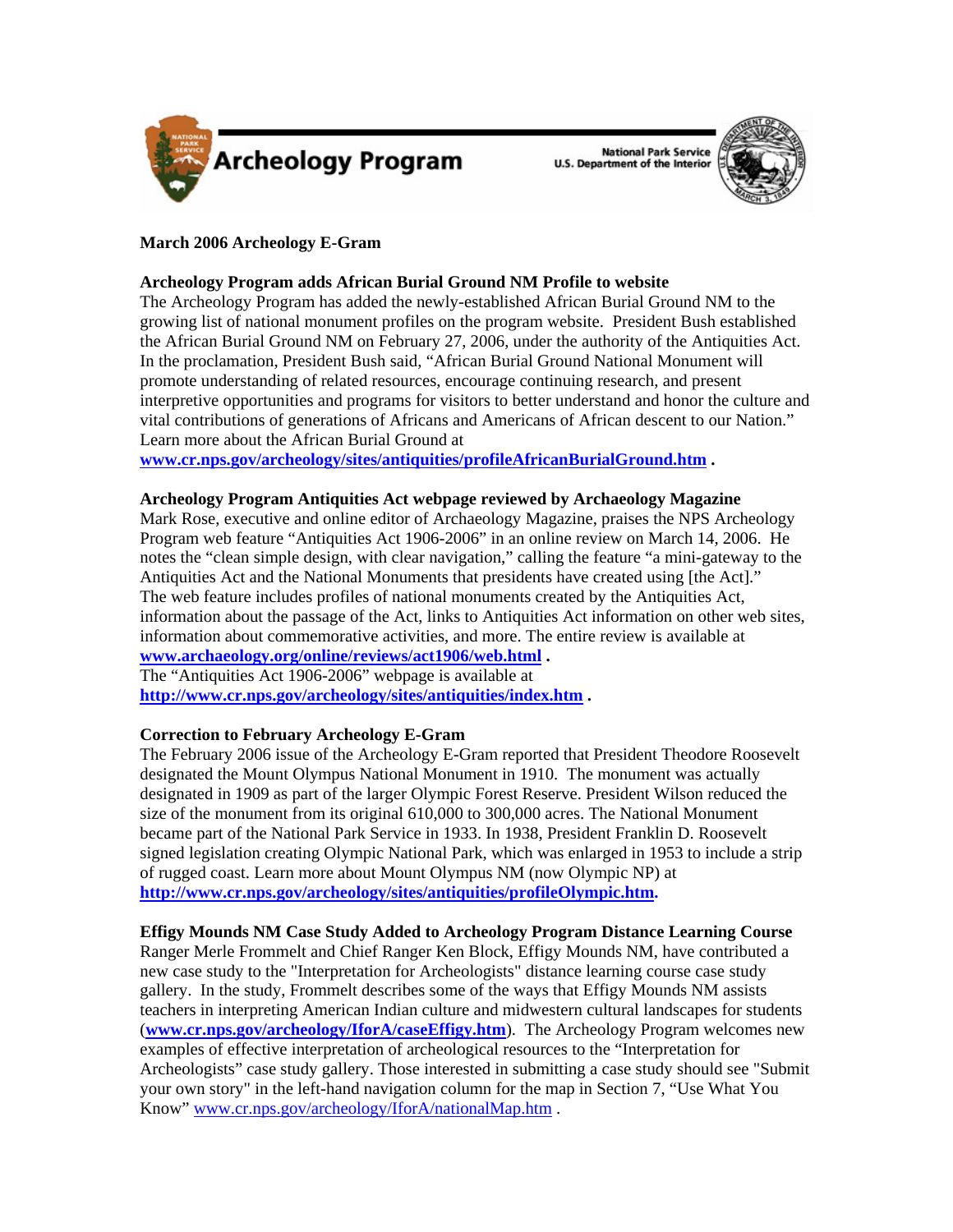### **NPS hosting Submerged Cultural Resources Law Enforcement Class**

The NPS Submerged Resources Center, the NOAA Marine Sanctuary Program, and Archaeological Resource Investigations (ARI) are co-sponsoring Submerged Cultural Resources Law Enforcement Class, in Florida. The class will be held May 15-19, 2006, at Biscayne NP. Submerged Cultural Resources Law Enforcement provides training on all aspects of the investigation and prosecution of archeological crimes involving submerged cultural resources. It is open to all government law enforcement officers, archeologists, and prosecuting attorneys assigned to management units or jurisdictions that include submerged cultural resources. There will be no scuba diving during this class, but there will be snorkeling. Participants should contact NPS Class Coordinator Larry Murphy by April 14, 2006, to reserve a space.

### **NPS hosting Section 106 Training in Nebraska**

The NPS Midwest Archeological Center, the Nebraska State Historical Society, Archeology Division, and the Nebraska State Historic Preservation Office are co-sponsoring Section 106: An Introduction, offered by the National Preservation Institute (NPI). The class will be held May 23- 25, 2006, in Lincoln, NE. Section 106: An Introduction provides the basics of project review and emphasizes practical applications. Recent changes in regulations, and review coordination with EPA will be discussed. The instructor for this class is Allyson Brooks. Registration materials are online at [www.npi.org/register.html](http://www.npi.org/register.html) .

#### **NPS Hosts Teacher Training at Independence NHP**

The Summer Institute for Teachers is going to be held at Independence NHP on July 17-21, 2006. This workshop will enable 4th-8th grade teachers to understand daily life and diversity in 18th century Philadelphia. Topics covered will include archeology, Benjamin Franklin, yellow fever, religion, and Philadelphia as the Capital of the United States. This workshop will prepare teachers to use historic sites and primary source documents to enhance teaching and to gain a better understanding of what it was like to be a part of Philadelphia in the 18th century. Participating teachers will receive a \$300 stipend, books, and other teaching resource materials on daily life and diversity in 18th century Philadelphia. Continuing education credits for Pennsylvania (Act 48) and New Jersey teachers will also be provided. For applications and detailed information on institute programs, visit the Education Programs page at [www.nps.gov/inde/index.htm](http://www.nps.gov/inde/index.htm) or [www.independenceparkinstitute.com/](http://www.independenceparkinstitute.com/) . Applications must be postmarked by March 31, 2006.

#### **NPS Archeologist Roger Kelly Retires**

Roger E. Kelly, Senior Archeologist, retired on September 2, 2005, after 31 years with the NPS. After receiving his Ph.D. in Archeology from the University of Arizona, Roger began his Federal career as an Archeologist at the Arizona Archeological Center, Tucson, AZ, in 1973. In 1974, he moved to the Historic Preservation Office of the Western Regional Office, San Francisco, CA.

Rogers achievements include authorship of the Overviews and Assessments for Golden Gate NP and Cabrillo NM. He also compiled and edited the *Native American Repatriation Program Review: Pacific West Region, NPS* (2004). He received a number of NPS grants, including two NPS Cultural Resource Training Initiative grants, for a Public Workshop on Mohave Desert Cultural Resource Preservation; and for "Shores of Time: Submerged Historic and Indigenous Resources in the Pacific Rim Region." Roger was the recipient of two National Park Foundation Albright-Worth Career Development grants, to visit national parks in British Columbia regarding Park Systems and First Nations; and to attend the Annual Conference of Australasian Society for Historical and Maritime Archeology in Adelaide, South Australia.